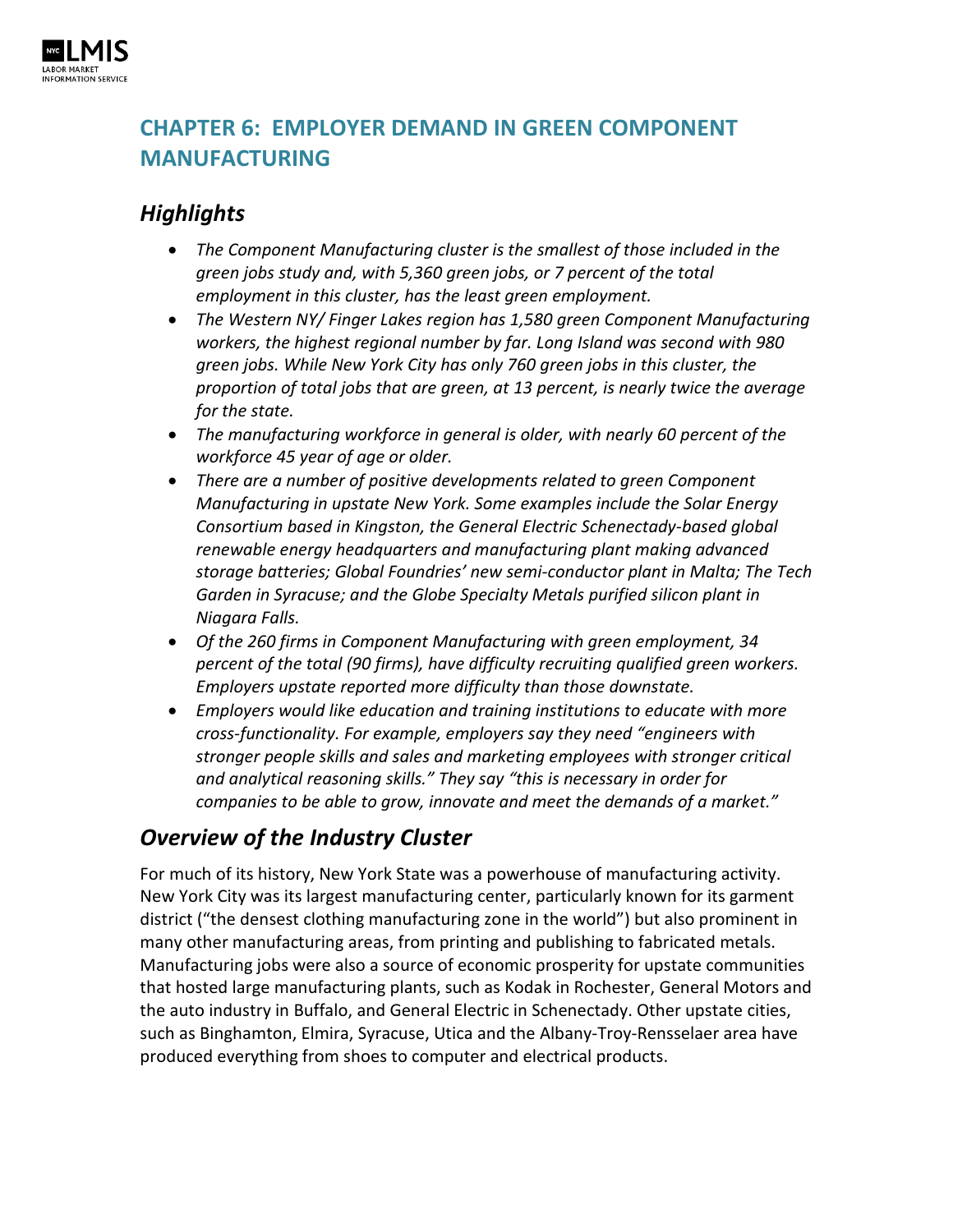In the last 50 years New York State and City have endured a well-documented steady erosion of employment in the sector. In ten years between 2000 and 2010, overall manufacturing employment in New York State fell from 752,300 to 457,800, and now represents a little more than 5 percent of the state's jobs (NYSDOL). Manufacturing employment in New York City peaked at one million in the 1950's, with a third of these jobs in the apparel industry. As of February 2011 the number of people employed in manufacturing in New York City had dwindled to 73,600 (NYSDOL) and comprised approximately two percent of the New York City workforce.

By definition, the manufacturing sector is involved in the production of goods, involving the conversion of raw materials, components or parts into finished goods. These finished goods may be used for manufacturing other, more complex products, such as [aircraft,](http://en.wikipedia.org/wiki/Aircraft) [household appliances](http://en.wikipedia.org/wiki/Major_appliance) o[r automobiles,](http://en.wikipedia.org/wiki/Automobile) or sold to [wholesalers,](http://en.wikipedia.org/wiki/Wholesale) who in turn sell them t[o retailers,](http://en.wikipedia.org/wiki/Retailer) who then sell them to end users – the [consumers.](http://en.wikipedia.org/wiki/Consumers) Manufacturing may be handicraft, high tech, or mass production on a large scale. The North American Industrial Classification System (NAICS) identifies 20 major industries within the manufacturing sector.

**For purposes of this green jobs research,** *green manufacturing* **was limited to manufacturing related to green technology, renewable energy and energy efficiency. [1](#page-1-0) Together, these industries are referred to throughout this report as "Component Manufacturing."**

**Distribution of Firms and Employment.** In the fourth Quarter of 2010, there were 1,854 firms in the Component Manufacturing cluster in New York State, employing 80,458 people. The largest share of employment was in the Western New York/Finger Lakes region, with 22 percent of the firms and 30 percent of the employment in the State.

|                                         |               | <b>Firms</b>           |               | Employment             |  |
|-----------------------------------------|---------------|------------------------|---------------|------------------------|--|
|                                         | <b>Number</b> | Share of<br><b>NYS</b> | <b>Number</b> | Share of<br><b>NYS</b> |  |
| New York State                          | 1,854         |                        | 80,458        |                        |  |
| Capital / Mohawk Valley / North Country | 211           | 11%                    | 10,819        | 13%                    |  |
| Central/Southern Tier                   | 217           | 12%                    | 17,026        | 21%                    |  |
| <b>Hudson Valley</b>                    | 186           | 10%                    | 8,847         | 11%                    |  |
| Long Island                             | 442           | 24%                    | 13,766        | 17%                    |  |
| New York City                           | 326           | 18%                    | 5,891         | 7%                     |  |
| Region Not Classified*                  | 408           | 22%                    | 23,978        | 30%                    |  |
| Western NY/Finger Lakes                 | 64            | 4%                     | 131           | 0%                     |  |

#### **DISTRIBUTION OF COMPONENT MANUFACTURING FIRMS AND EMPLOYMENT BY REGION**

#### **SOURCE | 4Q 2010, QCEW**

*\*Note: Refers to firms that do not provide a specific location in New York State.*

<span id="page-1-0"></span> $1$  This included such areas as window and door manufacturing, plastic material, glass products, copper wire, fabricated metal, air conditioning and heating equipment, general purpose machinery, semiconductors, other electric components, measuring devices, lighting fixtures, electronic equipment and components, motor vehicle and railroad stock, among others.

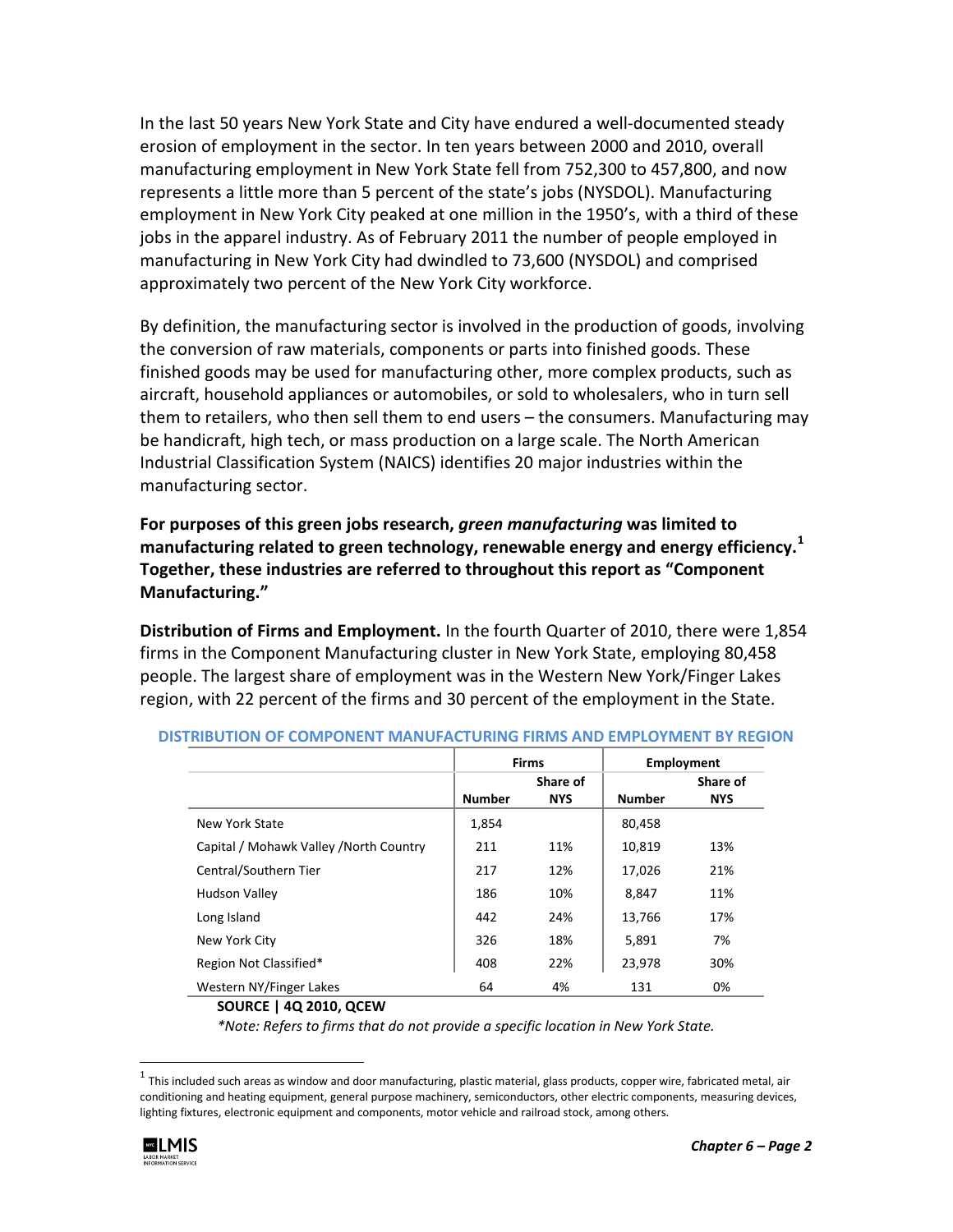Component Manufacturing represents 1.2 percent of all employment statewide. As shown in the chart below, the share of area employment is highest in the upstate areas of Central NY/Southern Tier (3.5%) and Western NY/Finger Lakes (2.5%) and lowest in New York City (0.2%).

| <b>New York State Region</b> | % of Total |
|------------------------------|------------|
|                              | Employment |
| Capital/Mohawk/North         | 1.7%       |
| Central/Southern Tier        | 3.5%       |
| <b>Hudson Valley</b>         | 1.3%       |
| Long Island                  | 1.4%       |
| New York City                | 0.2%       |
| Western/Finger Lakes         | 2.5%       |

#### **CONCENTRATION OF COMPONENT MANUFACTURING EMPLOYMENT BY REGION**

**SOURCE |** 4Q 2010, QCEW

Of the 1,837 Component Manufacturing firms in New York State, more than three in five (62%) had 20 or fewer employees, with 35 percent of the firms having five employees or less.

The largest number of firms and the largest number of Component Manufacturing jobs were with firms that manufacture all other plastic products, with 17 percent of the total firms and 14 percent of the total employment (11,267 employees). Other types of firms with a significant share of employment were semiconductor manufacturers (6,973 employees), sheet metal work (5,492 employees) and motor vehicle electrical/electronic equipment manufacturers (4,901 employees).

**Industry Situation.** As one recent report states, "With the emergence of the global economy, many policy makers assume that these once plentiful and high-paying manufacturing jobs will not be returning to New York State." (Office of the State Comptroller) However, the same report notes that, despite job losses, manufacturing remains an important component of the economy, particularly the upstate economy. Many national and state experts believe that the manufacturing decline may have reached a plateau.

Manufacturing firms and the jobs within them tend to be more highly technical and higher paying. In a study of skill-upgrading within the manufacturing workforce nationwide, researchers at the Federal Reserve Bank found that practically all manufacturing industries have become higher-skilled industries. The recently formed (2011) Regional Economic Development Councils in New York State are trying to bring academic institutions and industry leaders together to further key industries in each region of the state. In some regions, these Councils will focus on manufacturing, especially high-tech or advanced manufacturing, which require a skilled and educated workforce.

According to a report issued by the New York Industrial Retention Network in 2009, New York City's remaining manufacturers say that they want to be in close proximity to clients and supply chain, appreciate the availability of skilled/semi-skilled labor and feel

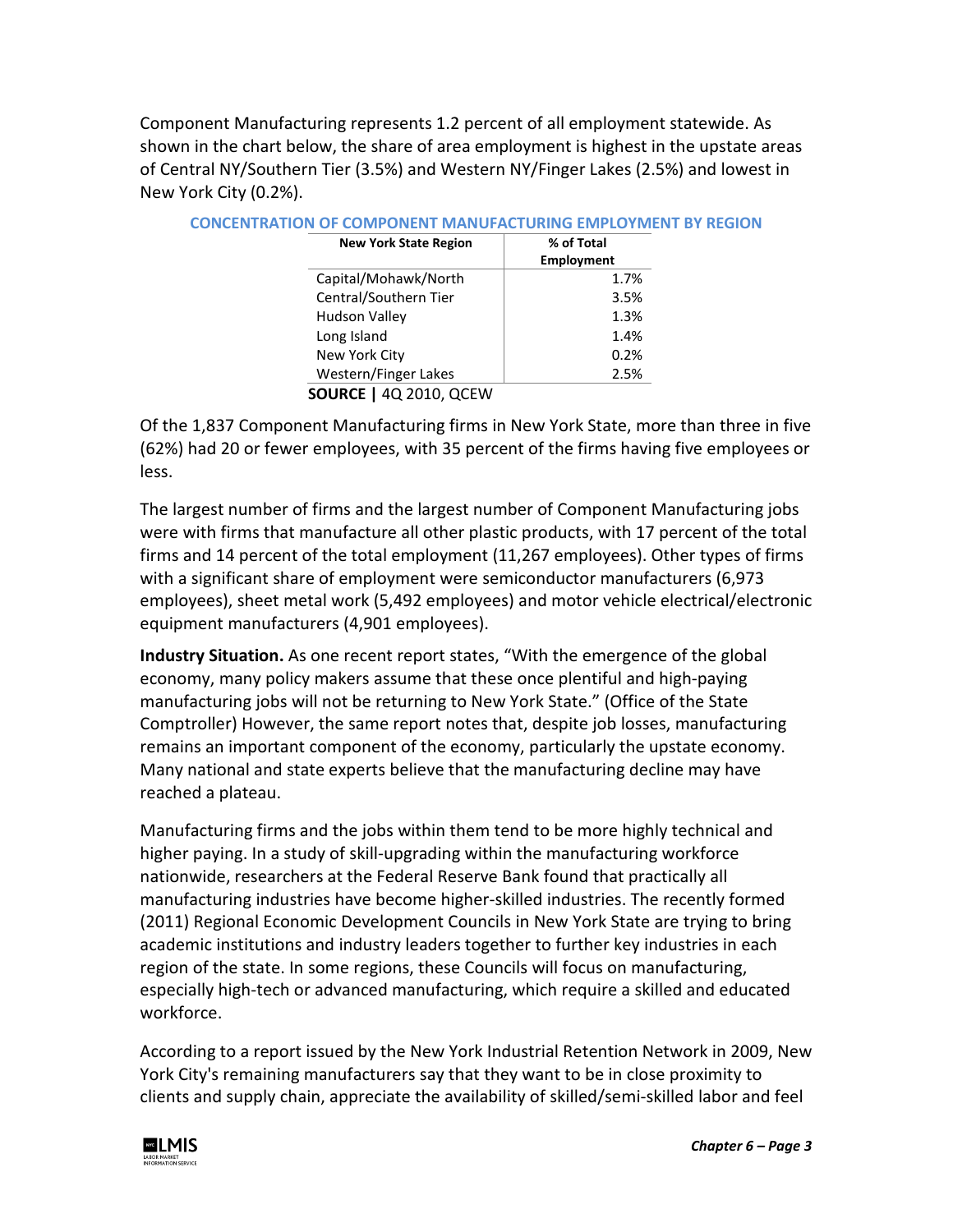they can provide better supplier customer service by being in the City (NYIRN, 2009). Surveyed by Halcrow in 2009, New York City manufacturers listed real estate and facility costs, energy utilities costs and insurance costs as the greatest challenges to doing business in NYC (NYIRN, 2009).

**Recent Developments.** As demonstrated in the chart below, employment in the Component Manufacturing cluster has generally declined over the last 20 years and has lost about 60,000 jobs since 1990. The reduction in manufacturing employment in New York State and City has mirrored national trends, and is similar to other states with urban centers in the northeast, Midwest and on the west coast. New York City, in particular, has transitioned from an industrial to a post-industrial economy. The reasons are many and include broad technological changes, improvements in transportation, changes in mass production technology, and movement of production to areas with lower business costs, including land, utility and labor costs, and, in some cases, less environmental regulation or lower tax rates.



**ANNUAL PAYTOLL EMPLOYMENT IN NEW YORK STATE**

**SOURCE |** QCEW 1990 to 2010 Annual Average Employment

As the chart on the next page illustrates, component manufacturing employment is more cyclical than overall private sector employment but has tended to lose jobs in all economic cycles.

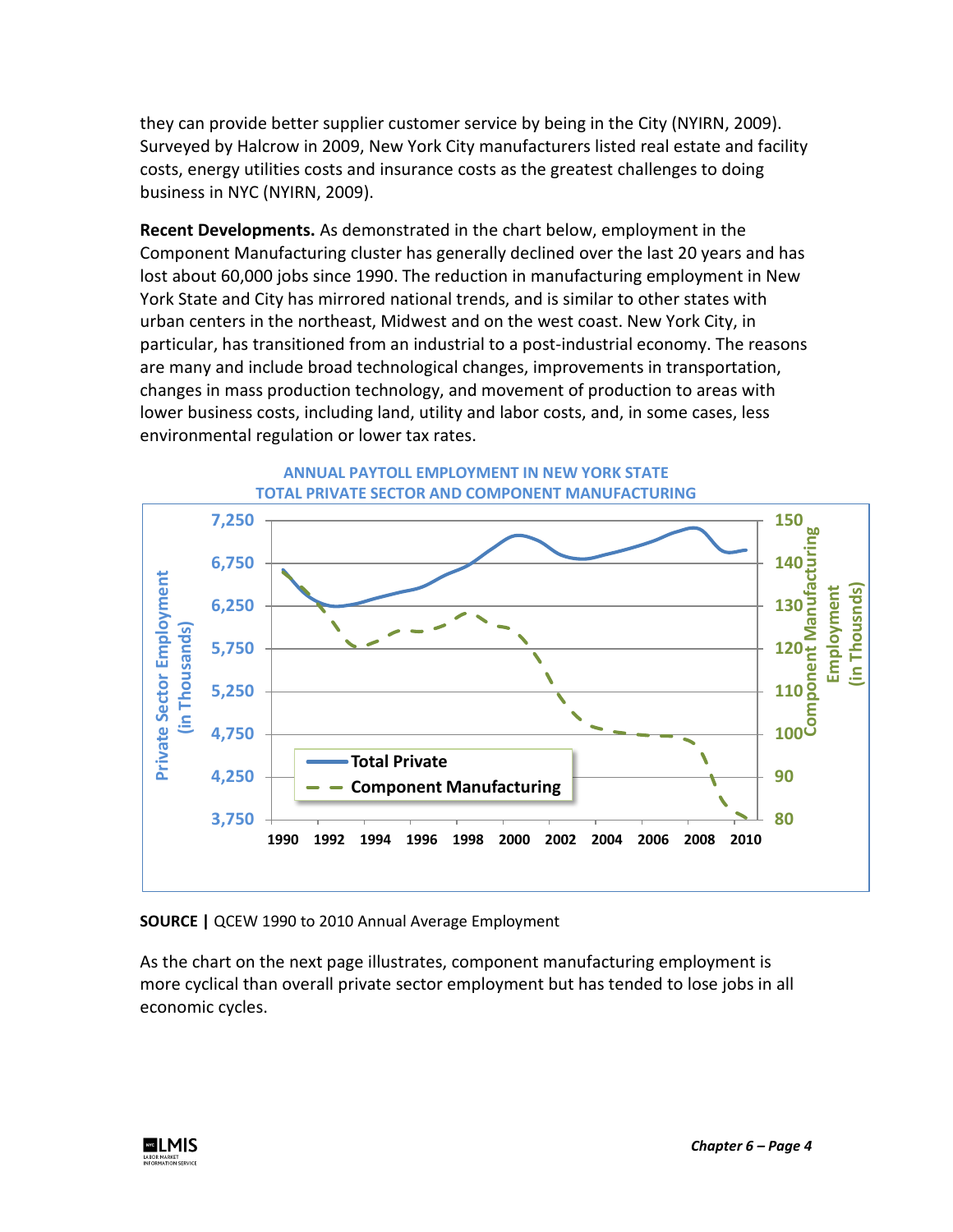

**SOURCE |** QCEW Monthly Over-the-Year Change

**Wages.** The chart below lists the median annual wages in New York State and typical preparation needed for occupations in the Component Manufacturing cluster. Note that this chart includes only occupations commonly found in the green economy, according to O\*NET's *Greening of the World of Work.[2](#page-4-0)*

| <b>OCCUPATIONS</b>                                                                              |                   |                                         |
|-------------------------------------------------------------------------------------------------|-------------------|-----------------------------------------|
| Occupation                                                                                      | <b>Median Pay</b> | <b>Typical Preparation</b>              |
| <b>Electrical Engineers</b>                                                                     | \$83,080          | Bachelor's degree                       |
| <b>Electronics Engineers, Except Computer</b>                                                   | \$89,300          | Bachelor's degree                       |
| <b>Environmental Engineers</b>                                                                  | \$81,230          | Bachelor's degree                       |
| <b>Industrial Engineers</b>                                                                     | \$77,550          | Bachelor's degree                       |
| <b>Mechanical Engineers</b>                                                                     | \$74,,800         | Bachelor's degree                       |
| <b>Sales Engineers</b>                                                                          | \$90,180          | Bachelor's degree                       |
| Software Developers, Applications                                                               | \$92,470          | Bachelor's degree                       |
| <b>Civil Engineers</b>                                                                          | \$78,570          | Bachelor's degree                       |
| <b>Electrical and Electronic Engineering Technicians</b>                                        | \$57,300          | Associate degree                        |
| <b>Environmental Engineering Technicians</b>                                                    | \$41,300          | Associate degree                        |
| <b>Mechanical Engineering Technicians</b>                                                       | \$48,960          | Associate degree                        |
| First-Line Supervisors of Building and Grounds Cleaning and Maintenance                         | \$27,250          | Work experience in a related occupation |
| First-Line Supervisors of Production and Operating Workers                                      | \$58,090          | Work experience in a related occupation |
| <b>Industrial Production Managers</b>                                                           | \$92,840          | Work experience in a related occupation |
| Sales Representatives, Wholesale and Manufacturing, Except Technical<br>and Scientific Products | \$59,850          | Work experience in a related occupation |
| Sales Representatives, Wholesale and Manufacturing, Technical and<br><b>Scientific Products</b> | \$81,520          | Work experience in a related occupation |

### **WAGES AND TYPICAL PREPARATION FOR GREEN COMPONENT MANUFACTURING OCCUPATIONS**

<span id="page-4-0"></span> <sup>2</sup> Dierdoff, E., J. Norton, D. Drewes, et al., *Greening of the World of Work: Implications for O\*NET-SOC and New and Emerging Occupations,* National Center for O\*NET Development, *2009.* They

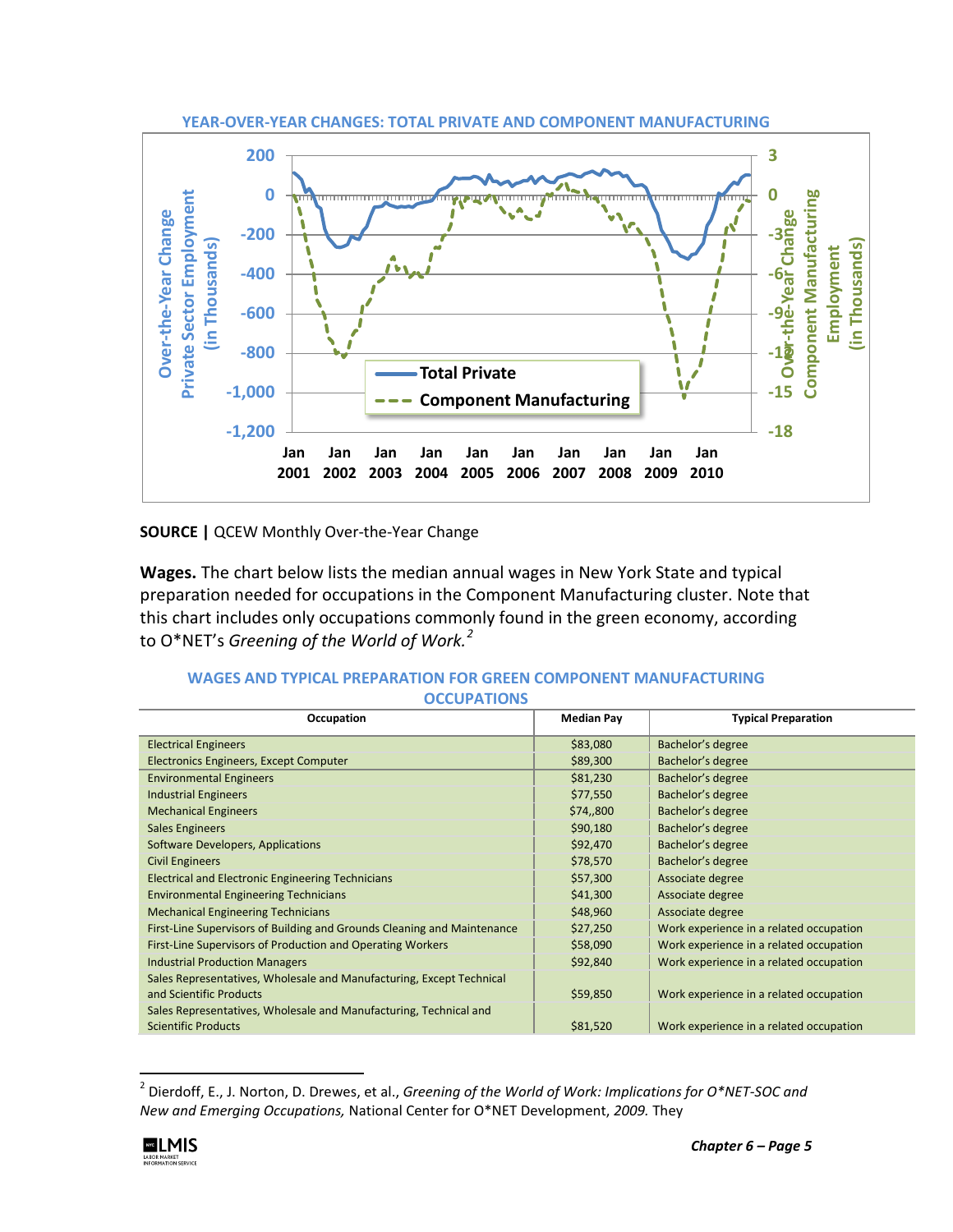| Occupation                                                            | <b>Median Pay</b> | <b>Typical Preparation</b>        |
|-----------------------------------------------------------------------|-------------------|-----------------------------------|
| <b>Drafters</b>                                                       | \$51,500          | Postsecondary vocational award    |
| Heating, Air Conditioning and Refrigeration Mechanics and Installers  | \$51,060          | Postsecondary vocational award    |
| Welders, Cutters, Solderers, and Brazers                              | \$36,090          | Postsecondary vocational award    |
| Assemblers and Fabricators, All Other                                 | \$24,520          | Moderate term on-the-job training |
| <b>Customer Service Representatives</b>                               | \$33,900          | Moderate term on-the-job training |
| Insulation Workers, Floor, Ceiling and Wall                           | \$33,100          | Moderate term on-the-job training |
| Production, Planning and Expediting Clerks                            | \$46,470          | Moderate term on-the-job training |
| Computer-Controlled Machine Tool Operators, Metal and Plastic         | \$33,610          | Moderate-term on-the-job training |
| Cutting, Punching, and Press Machine Setters, Operators, and Tenders, |                   |                                   |
| <b>Metal and Plastic</b>                                              | \$28,750          | Moderate-term on-the-job training |
| Inspectors, Testers, Sorters, Samplers, and Weighers                  | \$34,470          | Moderate-term on-the-job training |
| Installation, Maintenance, and Repair Workers, All Other              | \$39,720          | Moderate-term on-the-job training |
| <b>Team Assemblers</b>                                                | \$25,510          | Moderate-term on-the-job training |
| <b>Machinists</b>                                                     | \$40,440          | Long-term on-the-job training     |
| <b>Sheet Metal Workers</b>                                            | \$46,770          | Long-term on-the-job training     |
| <b>Structural Iron and Steel Workers</b>                              | \$77,540          | Long-term on-the-job training     |
| <b>Tool and Die Makers</b>                                            | \$49,160          | Long-term on-the-job training     |
| <b>Electrical and Electronic Equipment Assemblers</b>                 | \$29,070          | Short-term on-the-job training    |
| Janitors and Cleaners, Except Maids and Housekeeping Cleaners         | \$27,250          | Short-term on-the-job training    |
| Packaging and Filling Machine Operators and Tenders                   | \$23,840          | Short-term on-the-job training    |

**SOURCE |** Occupational Employment Survey; O\*NET Online.

Manufacturing offers jobs at all skills levels – low, moderate and highly technical. The median wage in manufacturing in New York City is 30 percent to 50 percent greater than wages for retail or service workers. (NYIRN, 2009) In upstate New York, the pay scale is 40 percent above the average wage. (NYSDOL)

**Employment Projections.** Employment in Component Manufacturing is projected to shrink by 0.9% in New York State between the years of 2008 and 2018. This compares to growth of 0.5% in total nonagricultural wage and salary jobs.

**Demographic Trends.** The following chart displays the demographic characteristics of the Component Manufacturing workforce from 2000 to 2007-2009. Statewide, the Component Manufacturing workforce contracted by 16 percent; employment in New York City declined by 5 percent during the same time period. The vast majority of the Component Manufacturing workforce lives upstate. The statewide workforce is predominantly male and white; the workforce in New York City is mostly male but is racially and ethnically diverse. Throughout the state, the manufacturing workforce is aging, as almost 60 percent are 45 years of age or older. On a statewide basis, a small proportion of the workforce (14%) has less than a high school degree, although this percentage is much higher in New York City (25%). Almost all of those who work in the industry (96%) in New York State also live in the state. Four in five people who work in the sector in New York City live in the City.

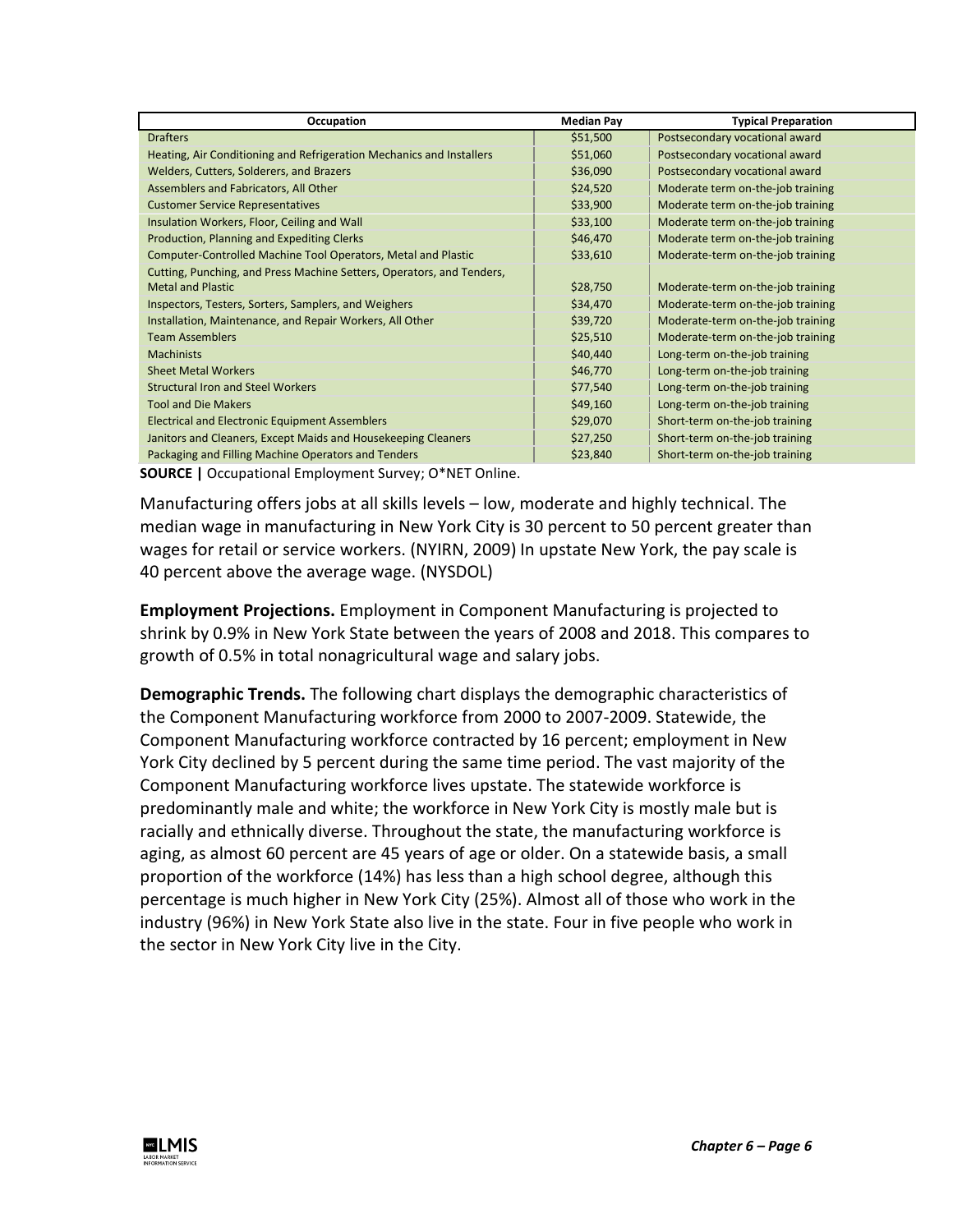|                                    | <b>New York State</b> |        | <b>New York City</b> |         |  |
|------------------------------------|-----------------------|--------|----------------------|---------|--|
|                                    | 2000<br>2007-09       |        | 2000                 | 2007-09 |  |
| <b>Total Workforce</b>             | 98,784                | 84,130 | 14,185               | 13,101  |  |
| New York State/City Residents      | 95,278                | 80,413 | 10,960               | 10,337  |  |
| Non-New York State/City Residents* | 3,506                 | 3,717  | 3,225                | 2,764   |  |
| New York City                      | 14%                   | 16%    | na                   | na      |  |
| Long Island                        | 12%                   | 13%    | na                   | na      |  |
| <b>Hudson Valley</b>               | 9%                    | 7%     | na                   | na      |  |
| Upstate                            | 65%                   | 63%    | na                   | na      |  |
| <b>Bronx</b>                       | na                    | na     | 18%                  | 13%     |  |
| Kings                              | na                    | na     | 32%                  | 37%     |  |
| New York                           | na                    | na     | 11%                  | 9%      |  |
| Queens                             | na                    | na     | 36%                  | 38%     |  |
| Richmond                           | na                    | na     | 3%                   | 4%      |  |
| Male                               | 71%                   | 72%    | 73%                  | 72%     |  |
| Female                             | 29%                   | 28%    | 27%                  | 28%     |  |
| White                              | 78%                   | 77%    | 31%                  | 38%     |  |
| <b>Black</b>                       | 6%                    | 5%     | 15%                  | 13%     |  |
| Hispanic                           | 11%                   | 12%    | 41%                  | 30%     |  |
| Asian                              | 3%                    | 5%     | 8%                   | 17%     |  |
| Other                              | 2%                    | 1%     | 5%                   | 3%      |  |
| Age 18-34                          | 30%                   | 22%    | 33%                  | 24%     |  |
| 35-44                              | 28%                   | 19%    | 25%                  | 18%     |  |
| 45-54                              | 27%                   | 37%    | 25%                  | 33%     |  |
| $55+$                              | 15%                   | 22%    | 18%                  | 26%     |  |
| Less than high school or GED       | 16%                   | 14%    | 34%                  | 25%     |  |
| High school or GED                 | 35%                   | 34%    | 28%                  | 32%     |  |
| Some college                       | 30%                   | 29%    | 23%                  | 25%     |  |
| College or More                    | 19%                   | 23%    | 15%                  | 18%     |  |

#### **DEMOGRAPHIC CHARACTERISTICS OF THE COMPONENT MANUFACTURING WORKFORCE**

**SOURCE |** U.S. 2000 Decennial Census and 2007, 2008, and 2009 American Community Surveys public use microdata (PUMS) files.

\*The remaining counts that appear in the table are of people who both live *and* work in New York State and City, respectively.

## **Green Economic Activity in Component Manufacturing**

For the purposes of the current green jobs research, green economic activity in Component Manufacturing has been defined to mean the production of goods that contribute to increasing energy efficiency or producing renewable energy. Examples include:

- Manufacturing components or equipment for renewable energy generation and distribution, e.g. wind turbines, solar panel components, controls and devices
- Manufacturing energy efficiency products, e.g. boilers, furnaces, windows, doors, insulation, electrical devices
- Manufacturing products for retrofitting or improving energy efficiency in buildings or facilities

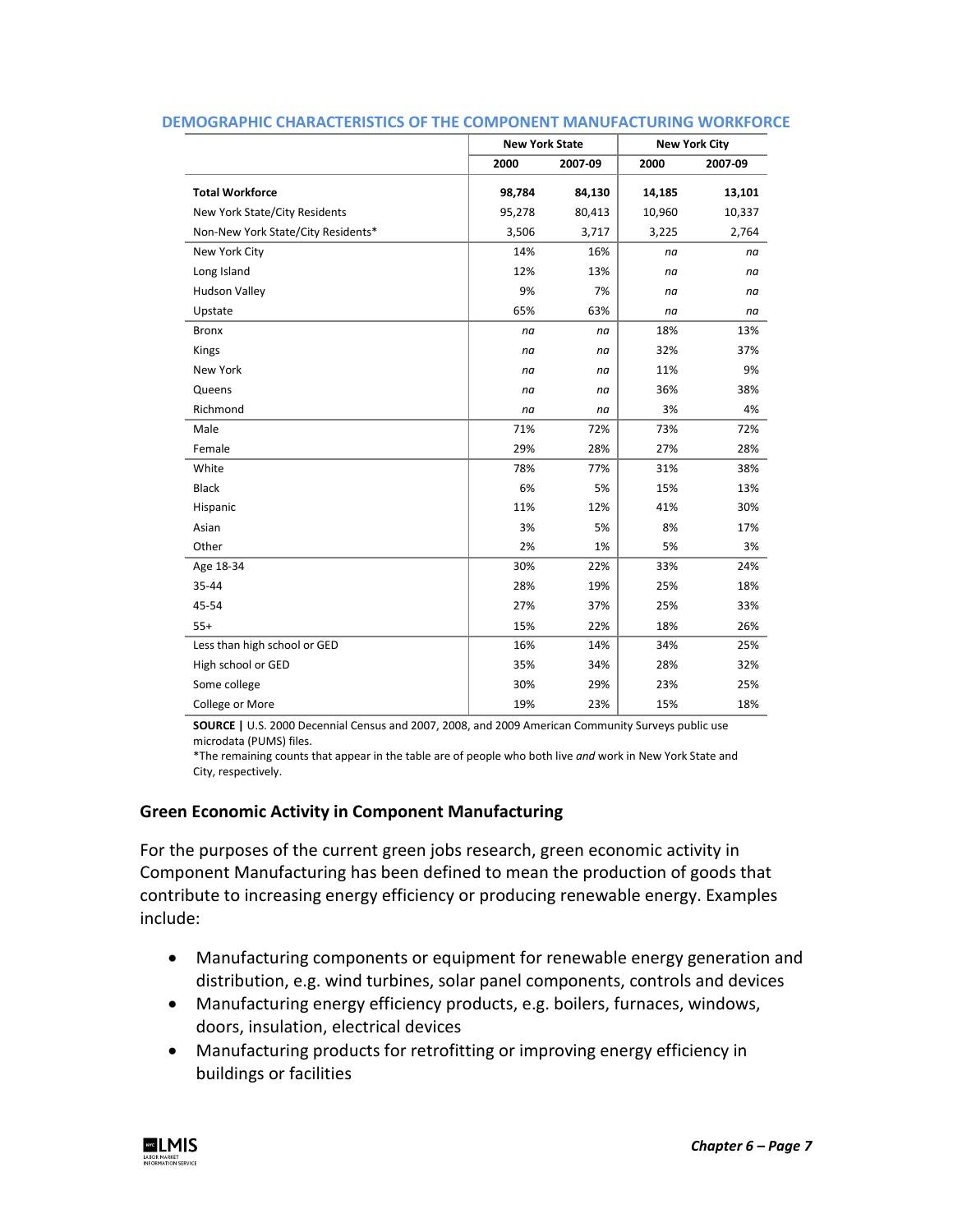• Manufacturing motor vehicle equipment, including batteries and railroad rolling stock

While not within the scope of this green jobs study, the researchers are aware that within the context of New York City manufacturing and elsewhere in the state, green manufacturing may refers to both green practices such as the use of more energy efficient machines and lighting, waste reduction, pollution prevention, energy conservation and use of renewable energy sources for production needs, as well as the production of green products, such as those made from recycled materials (glass, cardboard, paper) or from sustainably-sourced materials (wood used in furniture, organic cotton) or environmentally-friendly materials, i.e. varnishes used in furniture. It is also taken to include organic produce and food.

There are a number of positive developments related to green Component Manufacturing in upstate New York State.

- The Solar Energy Consortium was founded in 2007 and is based in Kingston, NY in the Hudson Valley region of the state. In addition to advancing solar installation, the organization has as one of its main goals to create a solar R&D and manufacturing cluster in New York State. It has brought together industry, academic, and economic development partners to try to accomplish this. There is now a cluster of solar businesses, including manufacturers, in the Kingston area with high-skill R&D and manufacturing jobs.
- General Electric (GE) has established its global renewable energy headquarters in Schenectady, and will monitor wind turbines across the country from this facility. In addition, GE Transportation, a business unit of GE, is building a manufacturing plant in the Albany area that will make advanced storage batteries using sodiummetal halide technology. These batteries are for use in hybrid-electric applications such as mining trucks, tugboats and hybrid locomotives. Other applications include backup storage and load leveling for smart grid.
- Global Foundries is building a new semi-conductor manufacturing facility in Malta, NY, in Saratoga County. Global Foundries is one of the largest computer chip manufacturers in the world.
- The Tech Garden in Syracuse, NY is a multipurpose organization trying to bring clean tech and other technology businesses to central New York. Recently, the Canadian company ProTerra (an LED lighting manufacturer) announced that it will locate a sales and marketing workforce, and possibly later an engineering, assembly and testing center in Tech Garden in downtown Syracuse. A German company, Sun Energy Europe will locate the headquarters of Sun Energy Americas in Syracuse.
- SunMaxx Solar, headquartered near Binghamton, NY, designs and manufactures solar thermal hot water and heating systems. It has a large thermal logistics center in Binghamton.

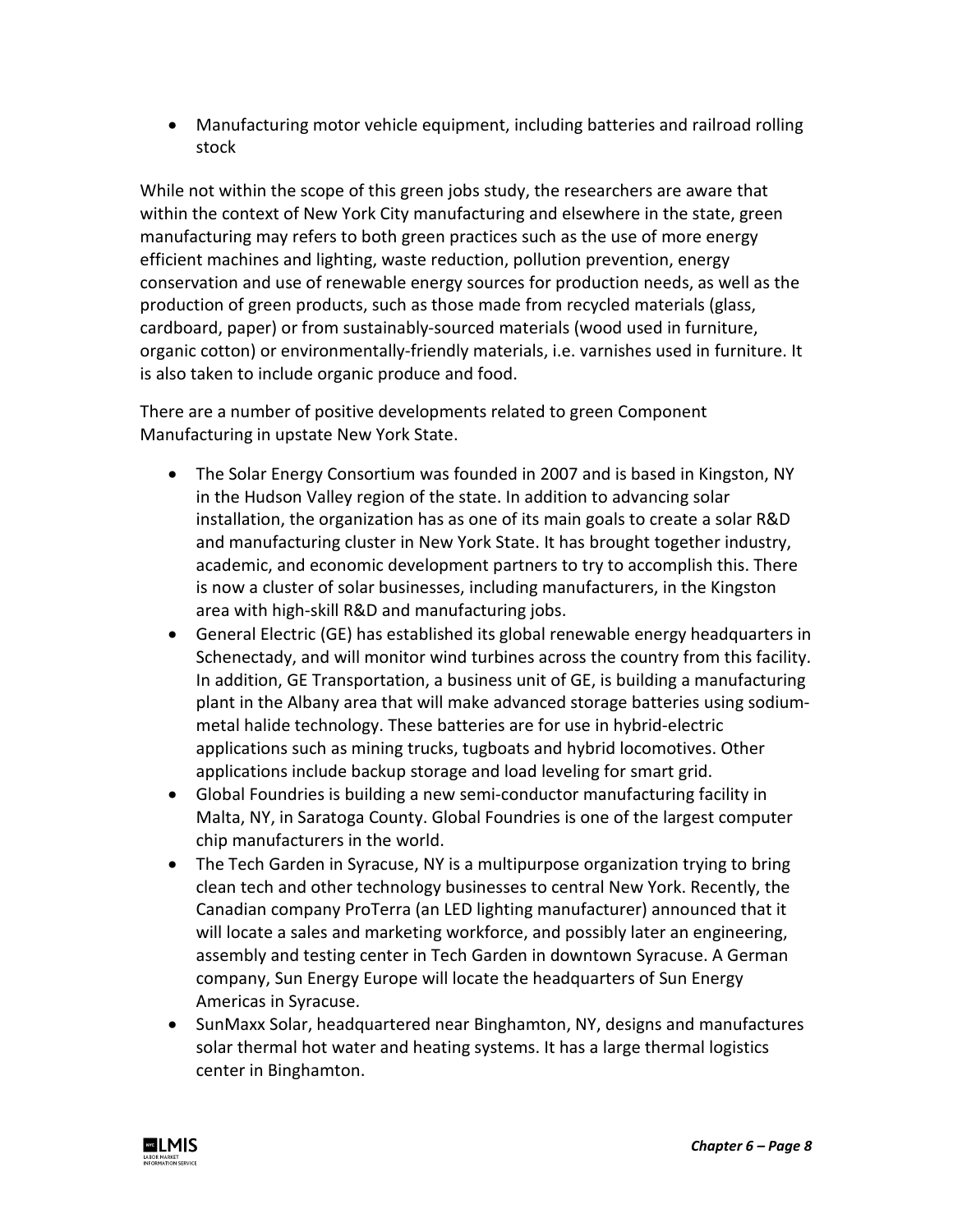• Globe Specialty Metals re-opened its plant in Niagara Falls to make purified silicon for solar panels. It is hoped that this will attract solar panel manufacturers to the region.

#### **THE BROOKLYN NAVY YARD**

**The Brooklyn Navy Yard** is one of New York City's 16 Industrial Business Zones. The Brooklyn Navy Yard Development Corporation (BNYDC), a not-for-profit corporation, manages the Yard under a contract with the City of New York, which owns the property. BNYDC is responsible for leasing space in the Yard, developing the underutilized areas of the Yard, and overseeing the ongoing modernization of the Yard's infrastructure. BNYDC is pursuing its mission to create and retain industrial jobs in New York City with a strong commitment to environmental sustainability.

It explicitly wants to be the destination of choice for green manufacturers and businesses, and illustrates an approach to "green" or sustainability that includes both products and practices. The BNYDC has set goals to develop a coordinated green strategy to stabilize and reduce the Yard's carbon footprint, position the Yard to be a national model for sustainable industrial parks, and establish the Yard as an attractive location for green manufacturers and businesses (Brooklyn Navy Yard).

Key initiatives include:

- Requiring new buildings and major renovations to be certified LEED Silver or better
- Constructing the first multi-tenant industrial LEED Silver buildings in the US, including NYC's first wind turbines
- Reusing Navy-built buildings for their original industrial intent; a new museum will have a geothermal heating system
- Using green technologies for renovations and maintenance, i.e. Energy Star roofs, experimenting with green roofs, energy efficient windows and light bulbs
- Undertaking a major infrastructure project involving a major water/sewer upgrade, improving water conservation, and rebuilding the road system with improved storm water management systems, expanding landscaping with water-loving plants, and using permeable asphalt
- Purchasing hybrid and low-emission vehicles for the Yard's fleet; operating a shuttle system to the subway station using diesel-powered buses
- Installing solar-powered trash compactors and exploring use of solar-powered street lamps
- Using eco-friendly cleaning products
- Installing bicycle racks (designed in the shape of ships by one of the Yard's tenants and made from recycled material) and lanes
- Providing setbacks along the perimeter of the Yard to enable the first phase of the Brooklyn Waterfront Greenway for bicyclists and pedestrians
- Submetering all tenants and billing them for electricity use
- Establishing a tenant sustainability committee
- Developing a new waste management system, including the re-use of some industrial waste

One large building (Building 128) is being renovated and positioned as a green manufacturing center. As evidenced by the Yard's *Green Business Directory* (Brooklyn Navy Yard), there is already a clustering of green companies. The hope is that entrepreneurs will be attracted there and create new jobs.

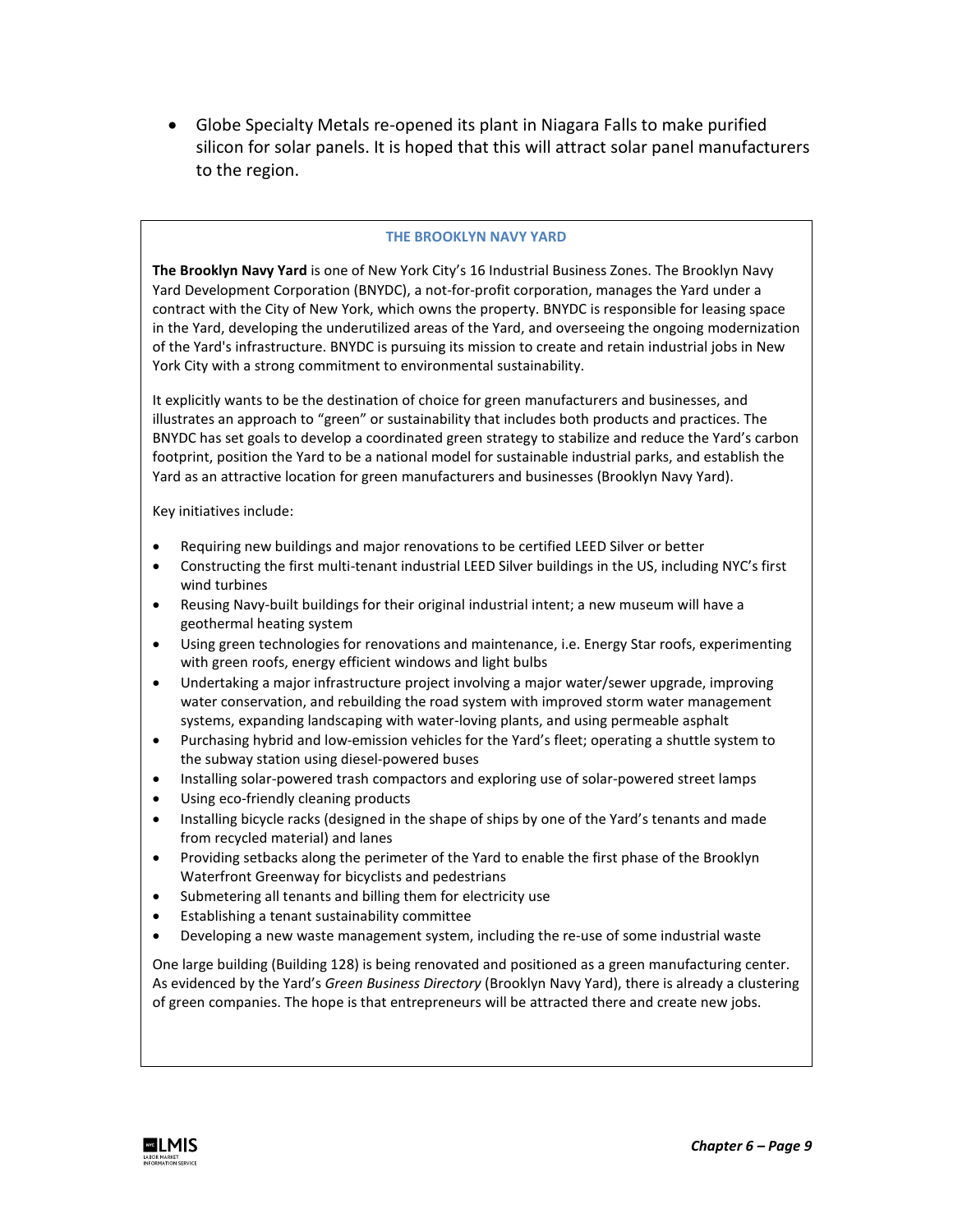**Green Market Drivers.** As one representative of a Long Island manufacturer that participated in a focus group for this research expressed it, "Before we can have occupations [in the energy industry] we need companies that can hire people, and before companies can hire people, there has to be a need for that company's services and products in a demand driven market." A New York City industry expert made the same point, that in order to have "green job creation" there must be entrepreneurs creating the jobs. Some experts believe that it is a challenge to attract that type of firm. A number of New York State entities have made efforts to support green manufacturing in the state. Several companies have received financing from the Empire State Development Corporation. Others have been assisted by the New York Power Authority, NYSERDA, the New York State Department of Labor and the cities or counties in which they are located.

Manufacturing employers that participated in a focus group conducted as part of this research also mentioned the following factors:

- "It all comes down to economics." Some mentioned that high energy costs drive demand for their products and services. One company that is involved in converting vehicles to hybrid electric power said, "People must understand that they [fleet operators] are spending a huge portion of their operating capital on fuel." Another example of "economics" is the cost to the consumer of switching to renewable energy sources. The cost of renewable energy (e.g. solar) must be competitive. Another company representative said, "High [conventional] energy costs drive demand for services in this industry." Another said, "You don't sell the 'green,' you sell the technology and the benefit."
- "Present financing options are virtually non-existent." One company representative said that financing is critical to moving energy management projects forward. Another added "if the credit is there to do these kinds of projects then businesses will grow and hire people."
- Need for greater consistency in rules and legislation. One Long Island manufacturer pointed out that there are nearly 150 local municipalities on Long Island, each with its own set of rules for renewable energy installations, and that "permitting is unclear." These inconsistencies "slow things down and create other hurdles that are impediments to business, which makes rolling out a technology very difficult…and leads to all sorts of extra cost and resistance." This same general point has been made in New York City.
- Need for stronger fuel economy and air quality laws. Stricter standards would create a demand for technologies and products to address these issues.

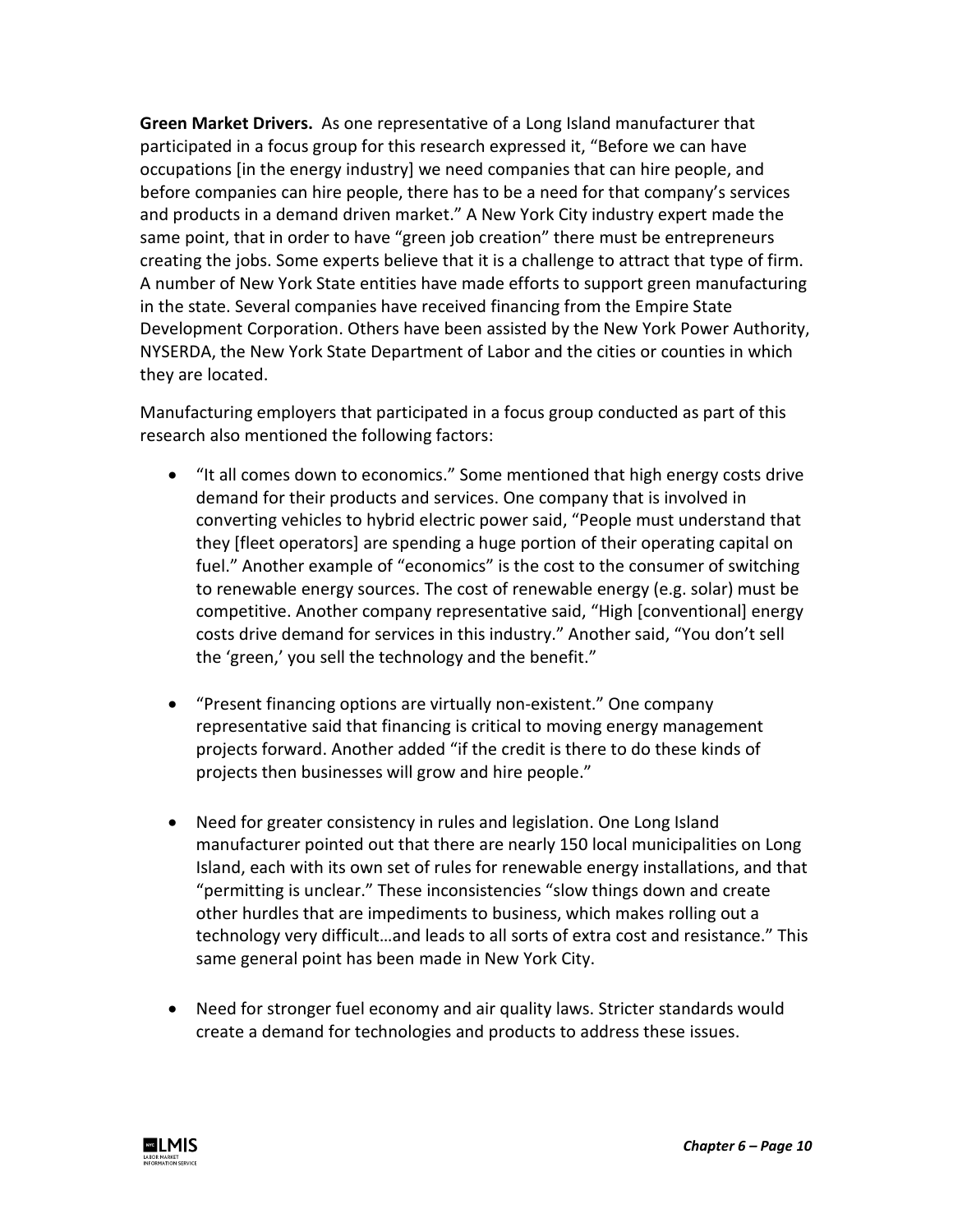• Workforce quality. A business that recently moved to the Syracuse area said that the area's well-educated workforce and commitment to business growth were pivotal in the company's decision to base U.S. operations in the area.

Whatever the drivers of green manufacturing, the sector still exists within the overall economy, which is experiencing a weak economic recovery and limited job growth.

## *Green Employment in Component Manufacturing*

## **Firms and Employment: Survey Results**

Statewide, 16 percent of firms in the Component Manufacturing cluster report that they have one or more green employees. The map and chart below display the findings by region.



| <b>Firms</b>                            | <b>New</b><br>York<br><b>State</b> | <b>New</b><br>York<br>City | Long<br><b>Island</b> | <b>Hudson</b><br>Valley | Capital Region/<br>Mohawk Valley/<br><b>North Country</b> | Central NY/<br><b>Southern Tier</b> | Western<br>NY/Finger<br>Lakes |
|-----------------------------------------|------------------------------------|----------------------------|-----------------------|-------------------------|-----------------------------------------------------------|-------------------------------------|-------------------------------|
| Number with Green<br><b>Employees</b>   | 260                                | 40                         | 60                    | 30                      | 40                                                        | 30                                  | 50                            |
| <b>Total Number in</b><br>Cluster       | 1,660                              | 280                        | 410                   | 170                     | 200                                                       | 210                                 | 170                           |
| <b>Percent with Green</b><br>Employees* | 16%                                | 15%                        | 14%                   | 19%                     | 20%                                                       | 15%                                 | 14%                           |

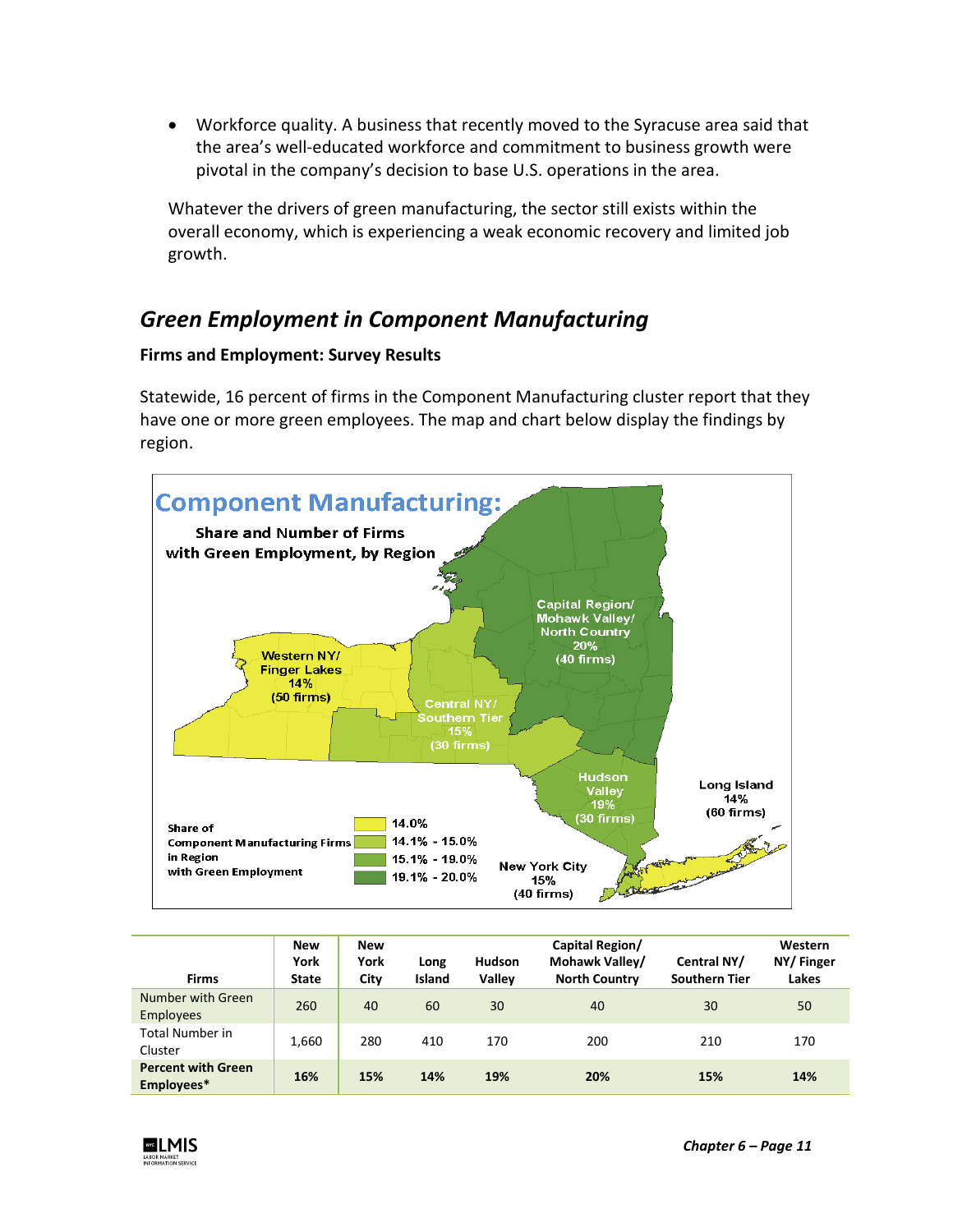In Component Manufacturing, due in large part to the small number of green firms statewide, very few significant regional differences arise. Generally, firms with green employment are fairly evenly distributed across the six regions.

Across the state, the proportion of regional employment that is green does not vary widely. Component Manufacturing workers in New York City are slightly more likely to be green than similar workers in regions outside the city.

Western NY/ Finger Lakes region has 1,580 green Component Manufacturing workers, the highest regional number by far. But these green workers account for only 6 percent of all workers in the cluster in that region.



|                         | <b>New</b><br>York<br><b>State</b> | New<br>York<br>City | Capital Region/<br>Mohawk Valley/<br><b>North Country</b> | <b>Hudson</b><br>Valley | Central NY/<br><b>Southern Tier</b> | Long<br>Island | Western<br>NY/Finger<br>Lakes |
|-------------------------|------------------------------------|---------------------|-----------------------------------------------------------|-------------------------|-------------------------------------|----------------|-------------------------------|
| <b>Green Employment</b> | 5,360                              | 760                 | 850                                                       | 430                     | 760                                 | 980            | 1,580                         |
| Regional Employment     | 80.450                             | 5.750               | 11,040                                                    | 8,820                   | 16,820                              | 13,700         | 24,280                        |
| Percent Green*          | 7%                                 | 13%                 | 8%                                                        | 5%                      | 5%                                  | 7%             | 6%                            |

Firms with green employees were asked whether they expected their green employment to be larger, smaller or unchanged a year later. Of the 260 Component

<span id="page-11-0"></span><sup>\*</sup>Percentages are calculated from unrounded data.



 $\overline{\phantom{0}}$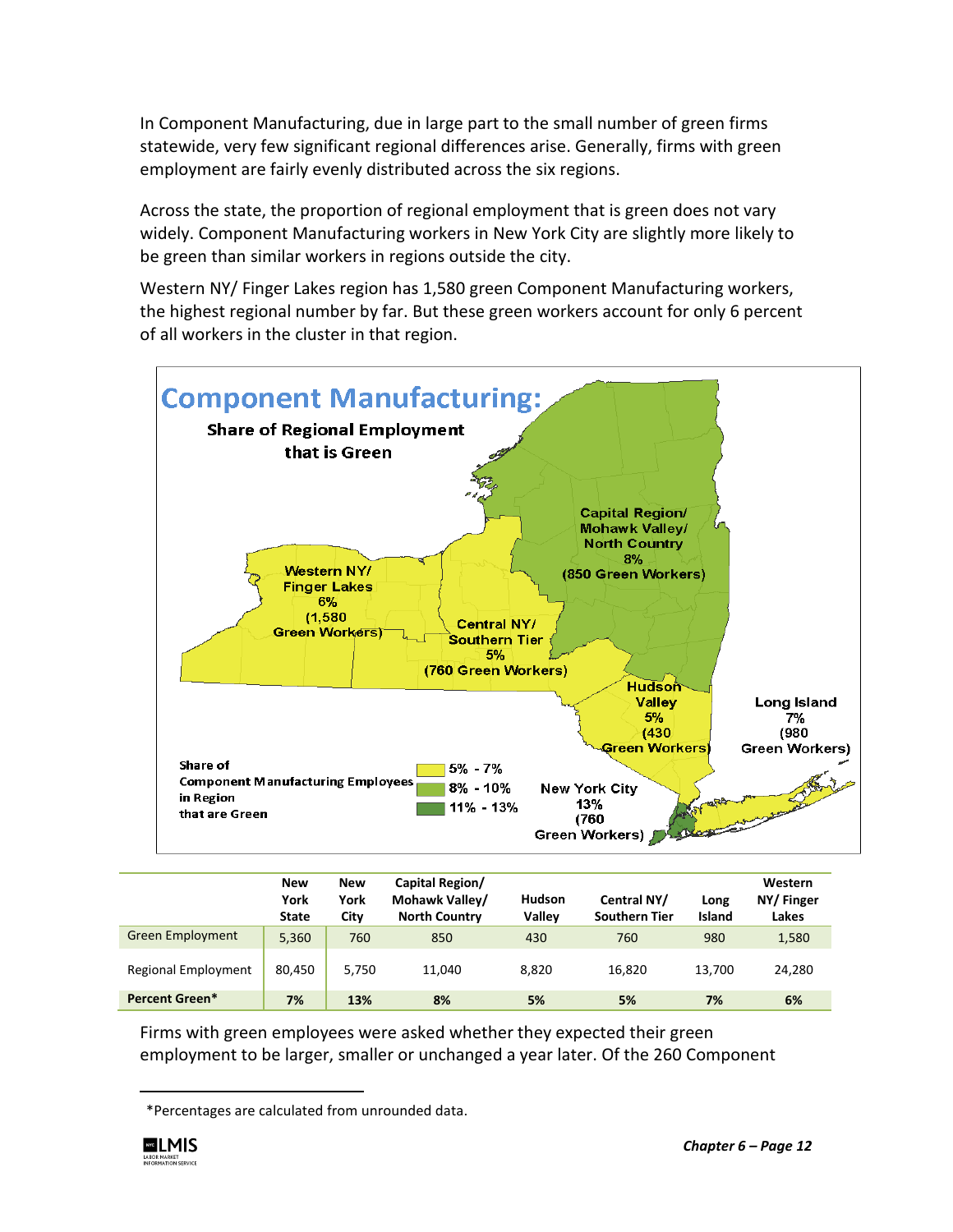Manufacturing firms with green employment, 81 percent expected their green employment to grow larger (42%) or remain unchanged (39%).

Firms without green employees were asked whether they expected to have green employment a year later. In answer to this question, 70 percent of the 1,660 firms without green employment said they did not expect any change, 3 percent expected to have green employees a year later, and 27 percent were not sure.

**Preferred Credentials for the Green Workforce.** Employers who responded to the survey were asked what, if any, green credentials they prefer their green employees to have. As shown in the bar graphs below, 13 percent of the employers with green employees in New York State preferred a Leadership in Energy and Environmental Design (LEED) credential, and eight percent preferred an Association of Energy Engineers (AEE) credential. For New York City, the proportions were higher, with 24 percent preferring LEED and 16 percent preferring AEE.



Focus groups and interviews with industry employers validated this response. Several indicated that being conversant in LEED helps, especially in understanding what types of products earn LEED points in building construction and retrofits. One company representative said that his company's acoustical noise reduction applications have

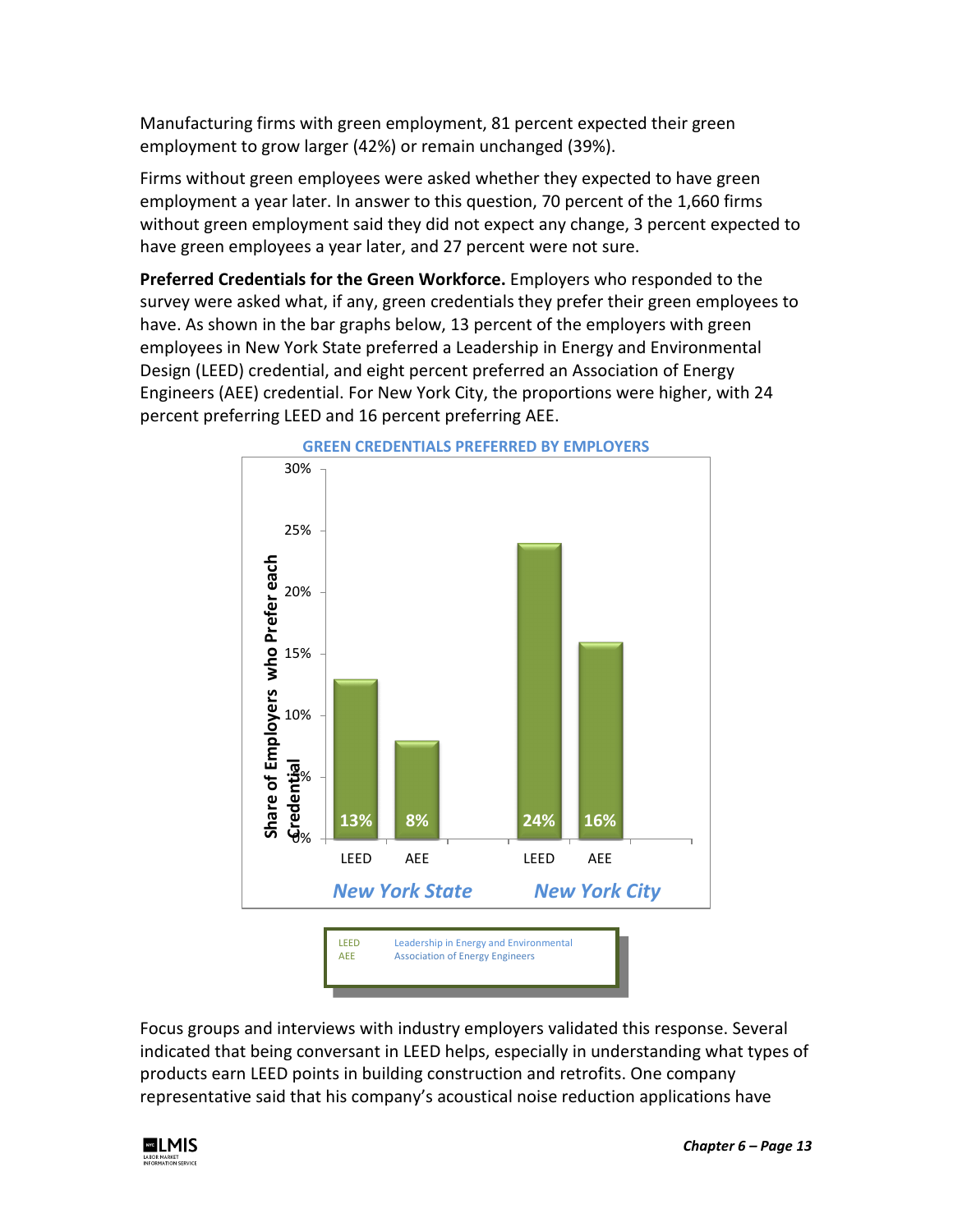earned LEED points because they improved the environment of the space. Another company mentioned that AEE credentials are recognized for Energy Engineers, an example being the Certified Energy Manager (CEM).

## **Occupational Information**

**Key Occupations.** As shown in the chart below, the statewide employer survey found that the five most common occupations with green employment in Component Manufacturing are: Team Assemblers; Structural Iron and Steel Workers; Sheet Metal Workers; Electrical and Electronic Equipment Assemblers; and Cutting, Punching and Press Machine Operators (Metal and Plastic). These five occupations account for half of the cluster's green employment.



### **GREEN OCCUPATIONS IN THE COMPONENT MANUFACTURING CLUSTER**

'Other Occupations' includes job titles that individually account for less than 1% of the total green employment in Component Manufacturing. These occupations, such as Civil Engineers, Electricians, and Environmental Engineers, together make up 9% of green employment in this industry cluster.

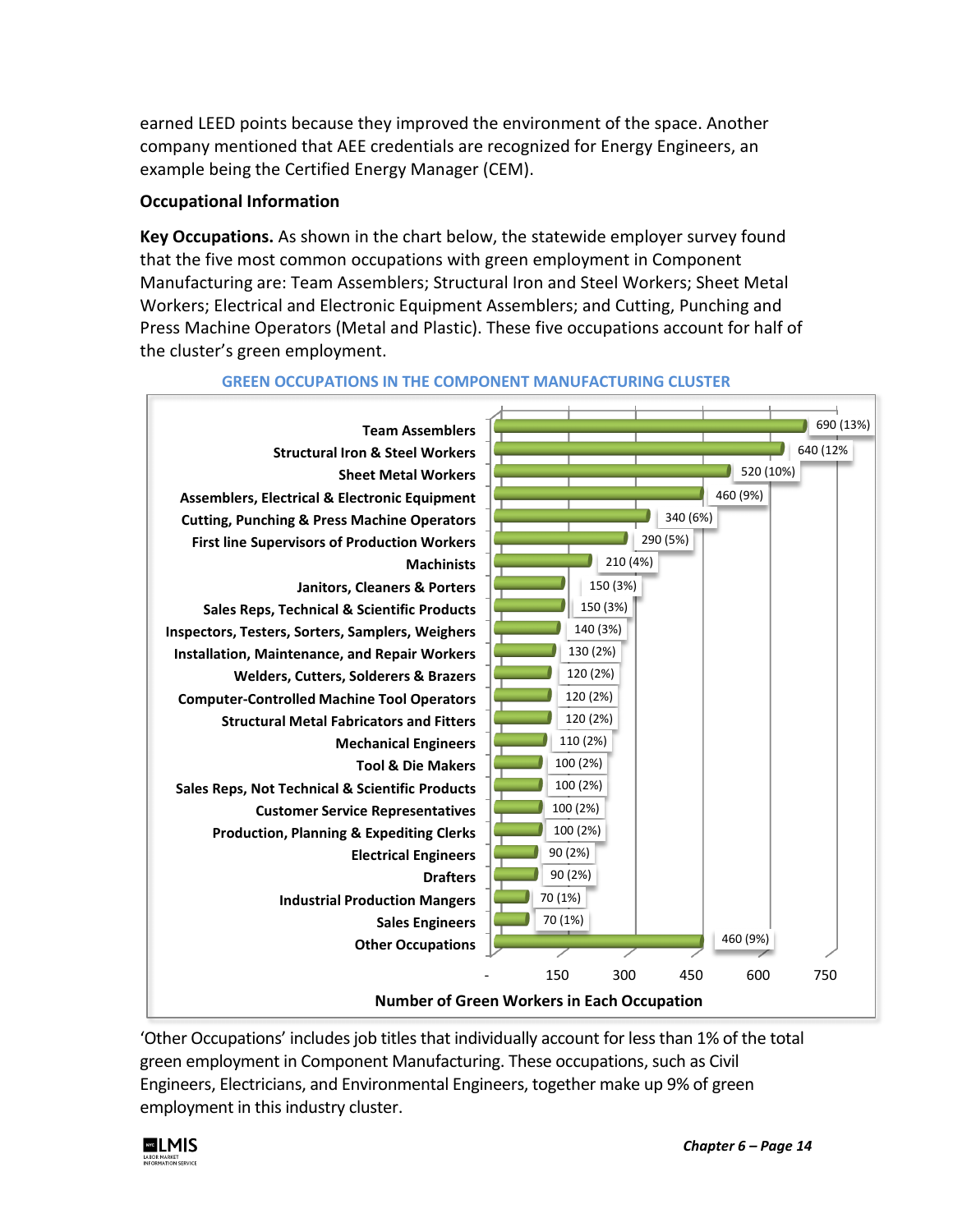**Career Pathways.** One employer explained that his business needs a team effort from people with different disciplines, from technicians to electrical engineers, energy engineers and systems engineers. People in all of these disciplines need to be able to demonstrate the benefit of his company's devices (control and monitoring applications) to the customer and be successful in creating a project. Another company in the geothermal business takes its installation workforce from those with classic HVAC installer experience and gives them training in the new technology that it produces.

**Recruitment, Retention and Turnover.** As part of the employer survey, firms with green employment were asked whether they have difficulty recruiting qualified workers. Of the 260 green firms in Component Manufacturing in New York State, 34 percent (90) have difficulty recruiting qualified green workers, including 19 percent that have difficulty recruiting for more than one occupation.



- The occupation for which employers have the most difficulty finding qualified candidates is Structural Metal Fabricators and Fitters, where 58 percent of firms (10 firms) report this issue. The second most frequent occupation with recruiting difficulties was Mechanical Engineers, where 52 percent, or 20 firms, report this difficulty. Occupational recruiting difficulties varied by region, however. The occupations where 15 percent or more of employers had difficulty finding qualified green workers were:
- Capital Region/Mohawk Valley/North Country: Electrical Engineers (64%), Mechanical Engineers (81%) and Sales Reps, Technical & Scientific Products (36%)
- Central New York/Southern Tier: no recruiting difficulties
- Hudson Valley: no recruiting difficulties
- Long Island: Mechanical Engineers (77%), Sales Engineers (68%), Assemblers, Electrical & Electronic Equipment (31%)
- New York City: First line Supervisors of Production Workers (29%)
- Western NY/Finger Lakes: Sales Reps, Not Technical & Scientific (100%), First-line Supervisors of Production Workers (19%), Computer-Controlled Machine Tool **Operators**

Component manufacturers that attended a focus group for this research on Long Island noted difficulty recruiting Power Engineers. One said that "the few we work with have

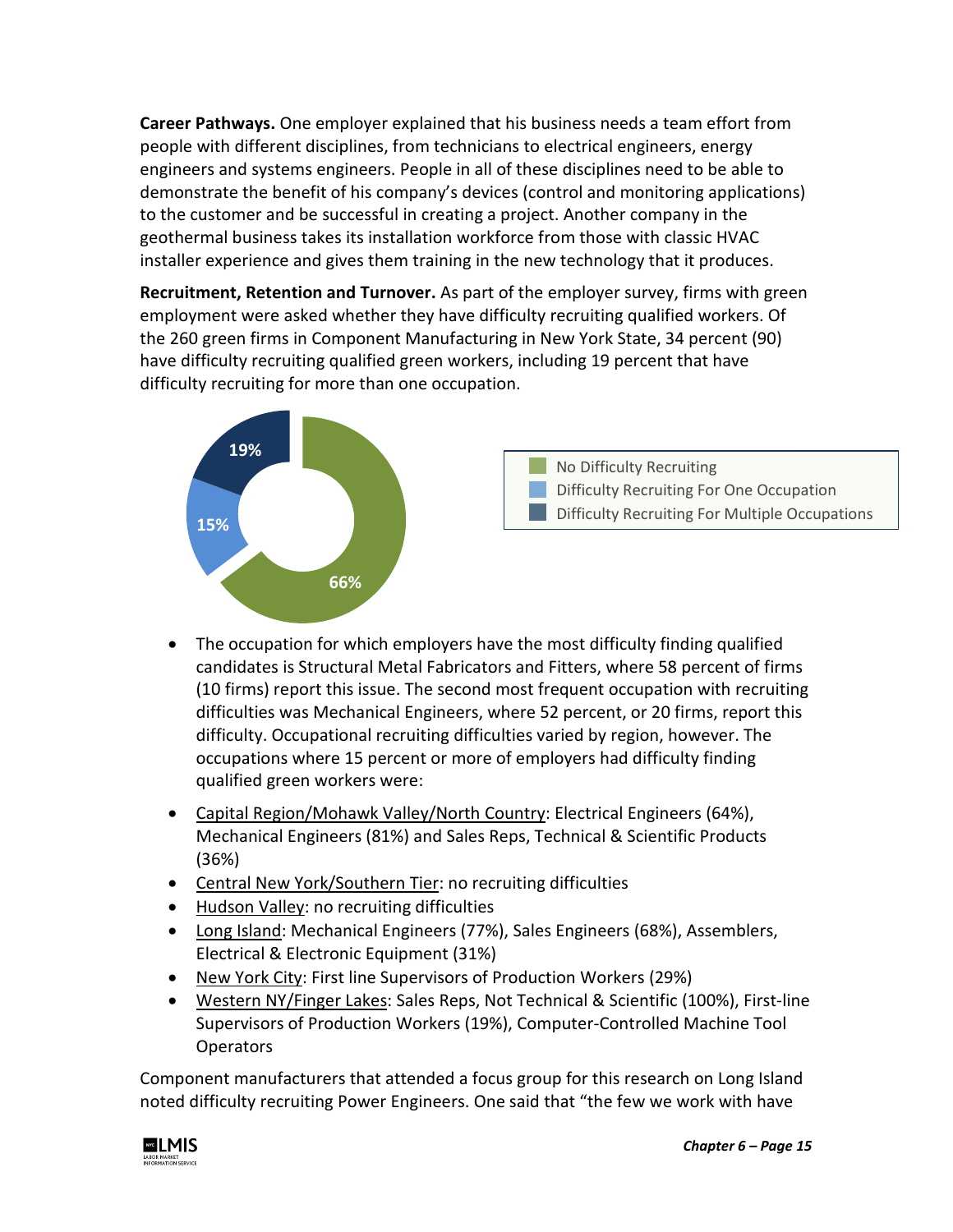been in the industry for 40 to 50 years and won't be around much longer; they want to retire." Another mentioned that the New York area is lacking in electrical engineering staff, both power and analog.

Another Long Island manufacturer of wireless web-enabled communication technologies stated that they need Energy Engineers who really understand the incentive programs that are run by the State and who also have an in-depth understanding of the heating systems in buildings.

In terms of general recruitment of new employees, several firms said that their web pages are recruiting tools at all levels. They note that because they are green companies, people want to work for them because they are seen as innovators. One employer recruits through one of the local community colleges and finds this is a good fit for his company. Most manufacturers are small companies.

**Training and Educational Preparation.** Employers were asked in the statewide survey how many of their employees required new skills to be able to perform their work in a green economy, and of those that required skills, where they were acquired. A very strong majority, more than four in five green employers in the Component Manufacturing cluster, required employees to have enhanced skills to produce green products.



## **PERCENTAGE OF EMPLOYERS REQUIRING ENHANCED SKILLS FOR GREEN WORKERS**

As the chart on the next page displays, the sources of enhanced skills used by employers ranges from 'On-the-Job Training' to 'Four Year College'.

Common sources of training include 'On-the-Job Training' (160) and 'In- house' (130) in Component Manufacturing.

Companies that participated in focus groups mentioned both on-the-job training and training from industry trade associations. Manufacturers work with dealers and installers, who often have the responsibility for making sure that its employees have the training, whether acquired on their own or through their employers.